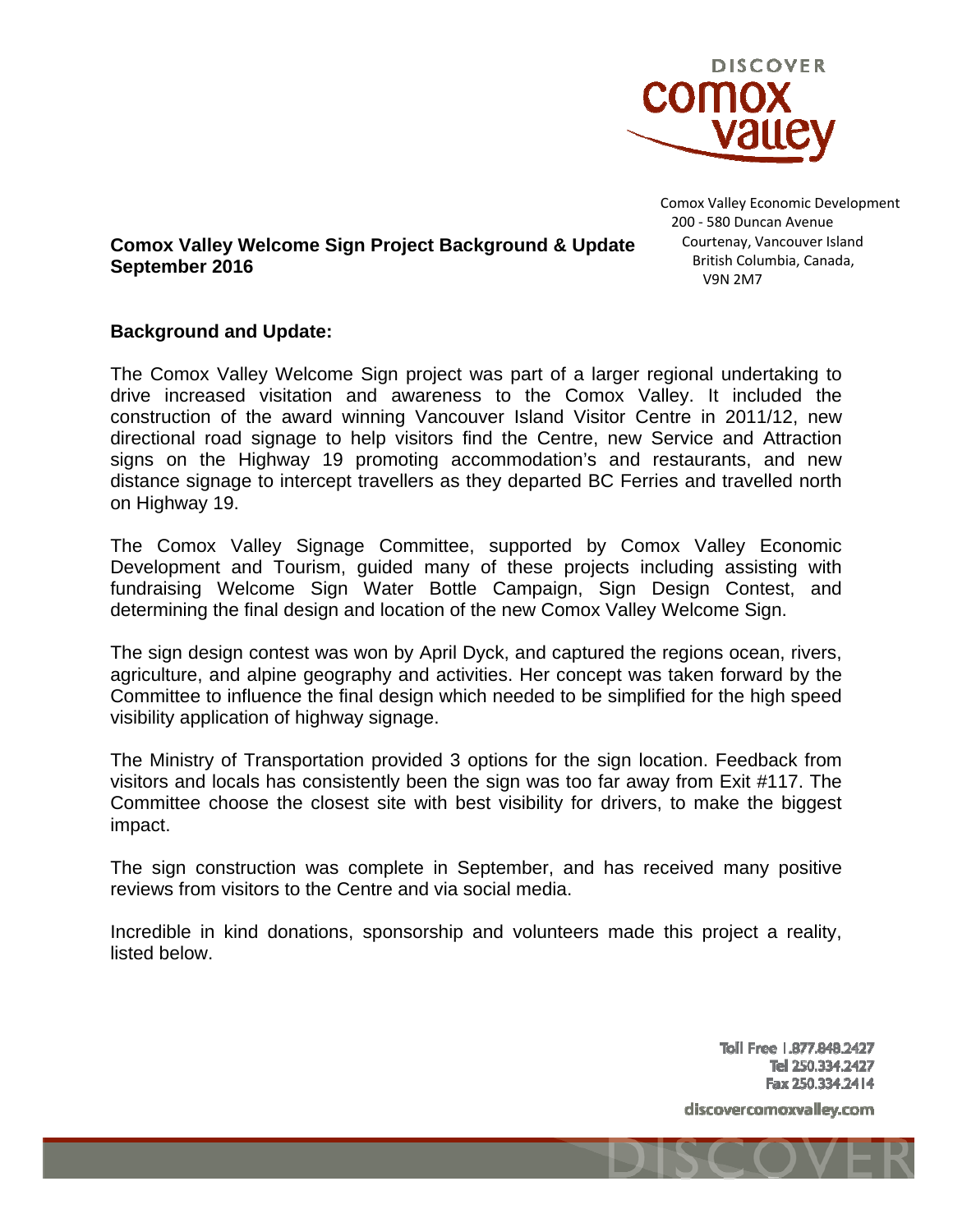#### **Comox Valley Signage Committee Members** – past and current steering committee members:

- Susan Toresdahl
- Ron Webber
- Sue Finneron
- Lara Austin
- John and Lynda Brocklehurst
- John Ambler
- Michelle LeSage

# **Construction Volunteers**

- Dave Mellin
- Bruce Bunting
- Bob Bowen
- Andy Quinn
- Janice Hayward

# **Comox Valley Welcome Sign Contributors**

## **In-Kind Donations provided by:**

ABC Printing & Signs Acme Concrete Pumping Ltd. Automotive Sales Co Ltd. Better Mousetrap Marketing Bikram Yoga Comox Valley Billy D's Pub & Bistro Coast Environment Codes Country Lanes Canadian Tire Comox Community Centre Courtenay Crane Service **CoVallCo** Crown Isle Resort & Golf Community Cumberland Ready Mix Ltd. Eyes on the Harbour Optometrists Flying Canoe West Coast Pub Gio Creative Glacier Greens Global Destinations Travel Gone Hollywood Video